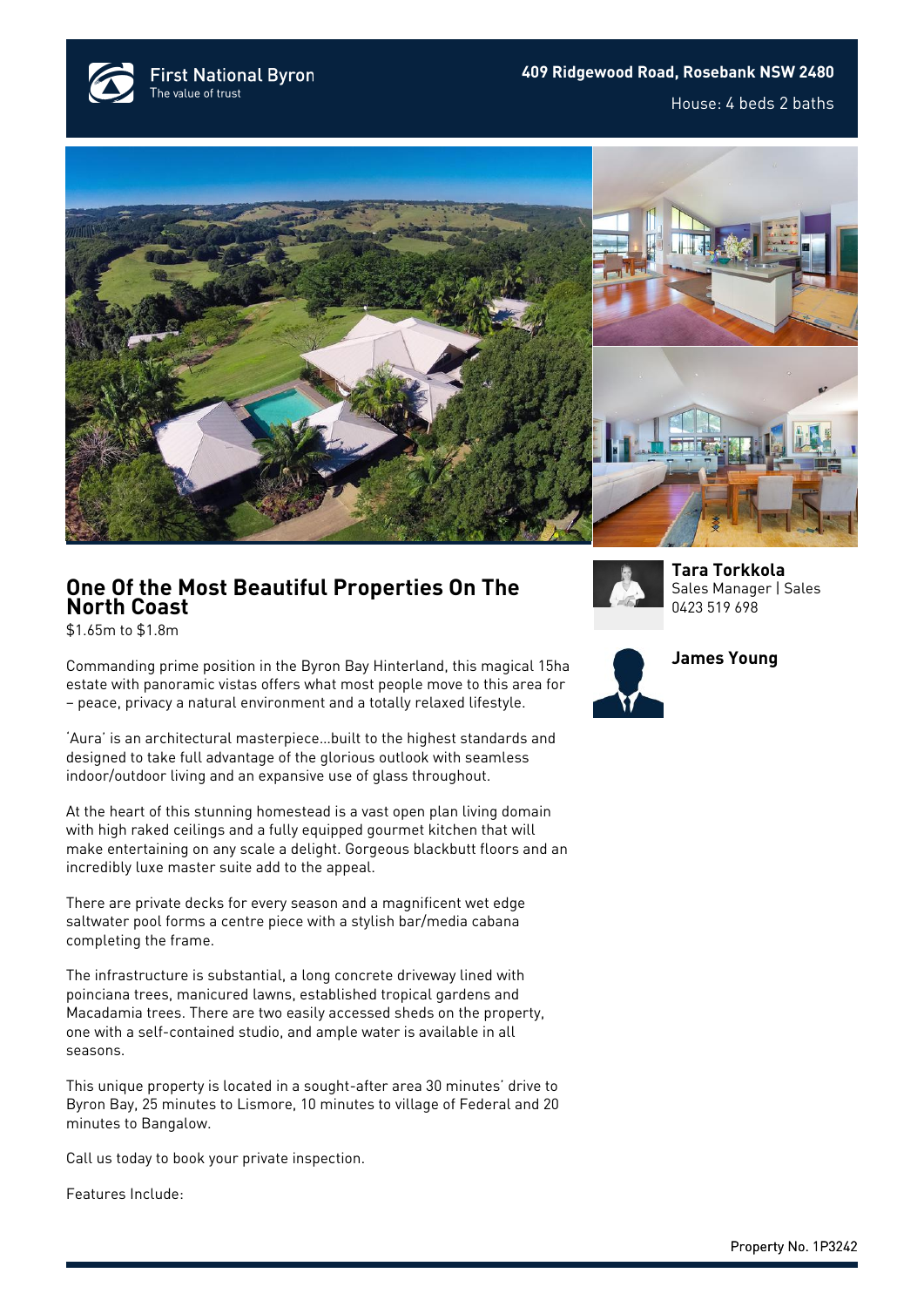

House: 4 beds 2 baths

- Property is partially fenced
- House was built in 2000 as was septic
- House is connected to NBN
- Water storage is 105,000 litres
- $-3 \times 4,500$  litre poly tanks
- 2 × 45,000 litre concrete tanks
- 1200 Macadamia trees between 17yrs to 10yrs old, planted at different

times.Types of Nuts A4, A38, 849 & 816